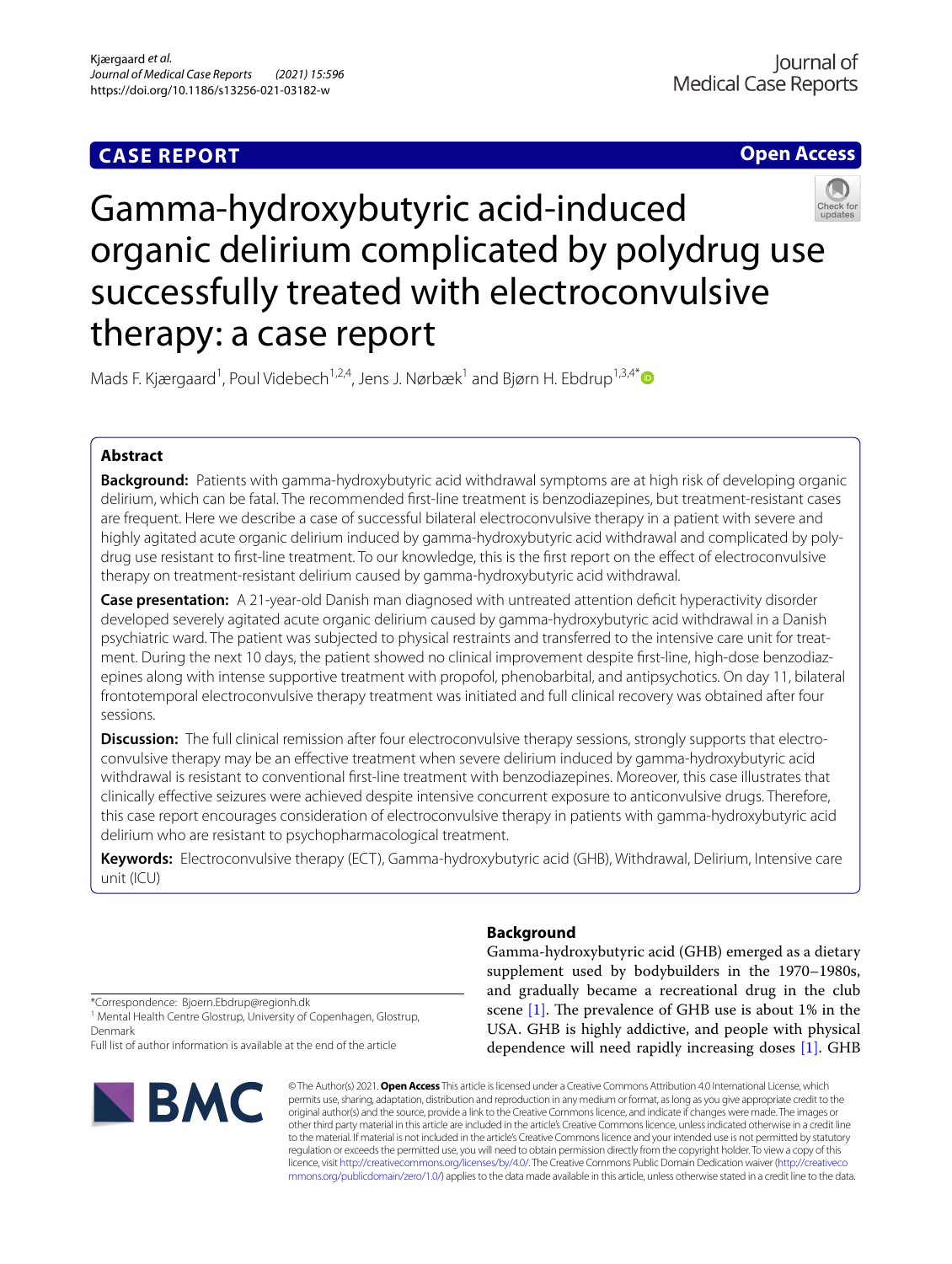intoxication resembles intoxication with sedative-type drugs such as barbiturates, benzodiazepines, or ethanol, and diagnosis and management of GHB withdrawal symptoms constitute a frequent clinical challenge [\[1\]](#page-4-0). Withdrawal symptoms typically develop within 24 hours of last GHB intake and include tremor, fever, diaphoresis, anxiety, agitation, insomnia, tachycardia, confusion, paranoia, hallucinations, seizure, and ultimately delirium. Delirium, or "acute organic psycho-syndrome," is defned by the World Health Organization (WHO) International Classifcation of Diseases 10th Revision (ICD-10) as an "etiologically nonspecifc organic cerebral syndrome characterized by concurrent disturbances of consciousness and attention, perception, thinking, memory, psychomotor behaviour, emotion, and the sleep-wake schedule." [\[2\]](#page-4-1) Delirium caused by GHB-withdrawal can be fatal  $[1]$ .

Although GHB is a potent modulator of the gammaaminobutyric acid (GABA)-B receptor subtype, the frstline treatment of both GHB withdrawal syndrome and GHB-induced delirium is benzodiazepines, which modulate the GABA-A receptor subtypes [\[1\].](#page-4-0) Alternative pharmacological approaches include barbiturates, baclofen, and experimental tapering with pharmaceutical GHB, but the evidence is limited  $[1, 3]$  $[1, 3]$ . A further challenge is that up to 86% of GHB users report polydrug use  $[1]$ , and polydrug use with stimulants such as cocaine or amphetamine may complicate GHB withdrawal symptoms [\[4\]](#page-4-3).

We present a 21-year-old man with a highly agitated, acute organic delirium induced by GHB withdrawal, complicated by co-abuse of cocaine and an occult infection. The psychiatric condition was resistant to first-line benzodiazepine treatment and supporting psychopharmacological treatment at the intensive care unit (ICU). Due to the acute life-threatening condition, electroconvulsive therapy (ECT) was initiated, and after four ECT sessions the patient achieved full clinical remission. To our knowledge, this is the frst report supporting that ECT may constitute a potentially novel approach in the treatment of severe delirium induced by GHB withdrawal resistant to conventional frst-line treatment with benzodiazepines.

#### **Case presentation**

A 21-year-old Danish man diagnosed with attention deficit hyperactivity disorder (ADHD) in adolescence, which was currently untreated, was involuntarily admitted to a psychiatric ward by the police in an agitated and aggressive state after a violent confict with his parents. Clinically, the patient's state was compatible with acute intoxication, and the patient confrmed "drug intake," but quantifcation could not be specifed at admission. Eight months prior, the patient had spent 2 weeks in deep

propofol sedation at an intensive care unit (ICU) with acute organic delirium due to GHB withdrawal.

At the psychiatric ward, the patient's threatening and aggressive behavior intensifed. To avoid violent incidents, the patient was subjected to physical restraint (abdominal belt) and tablet lorazepam 4 mg was administered twice. The patient was disorientated, started expressing paranoid ideas, and developed diaphoresis, tachycardia (heart rate 130 beats per min), and hyperthermia (37.8 °C, tympanic). Because he started biting the metal locks on his abdominal belt, his hands and feet were also restrained.

On the second day, the patient was diagnosed with acute organic delirium caused by GHB withdrawal and treatment was initiated. In accordance with  $ICD-10<sup>2</sup>$ , the diagnosis was based upon the clinical presentation in combination with a history of GHB substance abuse. The patient was treated with a cumulative dose of 300 mg diazepam (40 mg as oral administration and 260 mg intravenously), without induction of sleep. To obtain sedation the restrained patient was transferred to the ICU, where he was intubated and sedated with intravenous infusions of propofol (up to 16 mg/kg/hour) and sufentanil (up to 100 μg/hour).

On days 3–6, the patient remained deeply sedated and on mechanical ventilation. To counteract potential withdrawal symptoms, clonidine 225 μg was administered every 6 hours via a nasogastric tube (NG tube), intravenous diazepam 20 mg every 5 hours, and continuous midazolam infusions (up to 1 mg/kg/hour). To prevent Wernicke encephalopathy, intravenous thiamine 200 mg and vitamin B 2 ml solution were given. Due to elevated C-reactive protein (64 mg/L) and white blood cell count (leukocytes  $12.2 \times 10^9$ /L; neutrophils  $9.1 \times 10^9$ /L), empiric treatment with piperacillin/tazobactam 4 g every 6 hours was initiated.

On day 6, a frst wake-up call was attempted. However, upon awakening the patient was disoriented and severely agitated, and he was readily reintubated and resedated. The psychopharmacological treatment was intensified with olanzapine 20 mg/day (via NG-tube), intravenous diazepam 40 mg every 5 hours, clonidine 225 μg every 6 hours (via NG-tube), and continuous midazolam infusions (up to 1 mg/kg/hour).

On days 7–9, the intravenous diazepam was increased to 60 mg every 5 hours, and to supplement the propofol sedation, methadone 10 mg twice a day (via NG-tube) was initiated.

On day 10, a second wake-up was attempted. Again, the patient was disoriented, reported of ants crawling in the room, and presented with severe agitation. Physical restraints were reinstated and intravenous haloperidol 30 mg/day was added.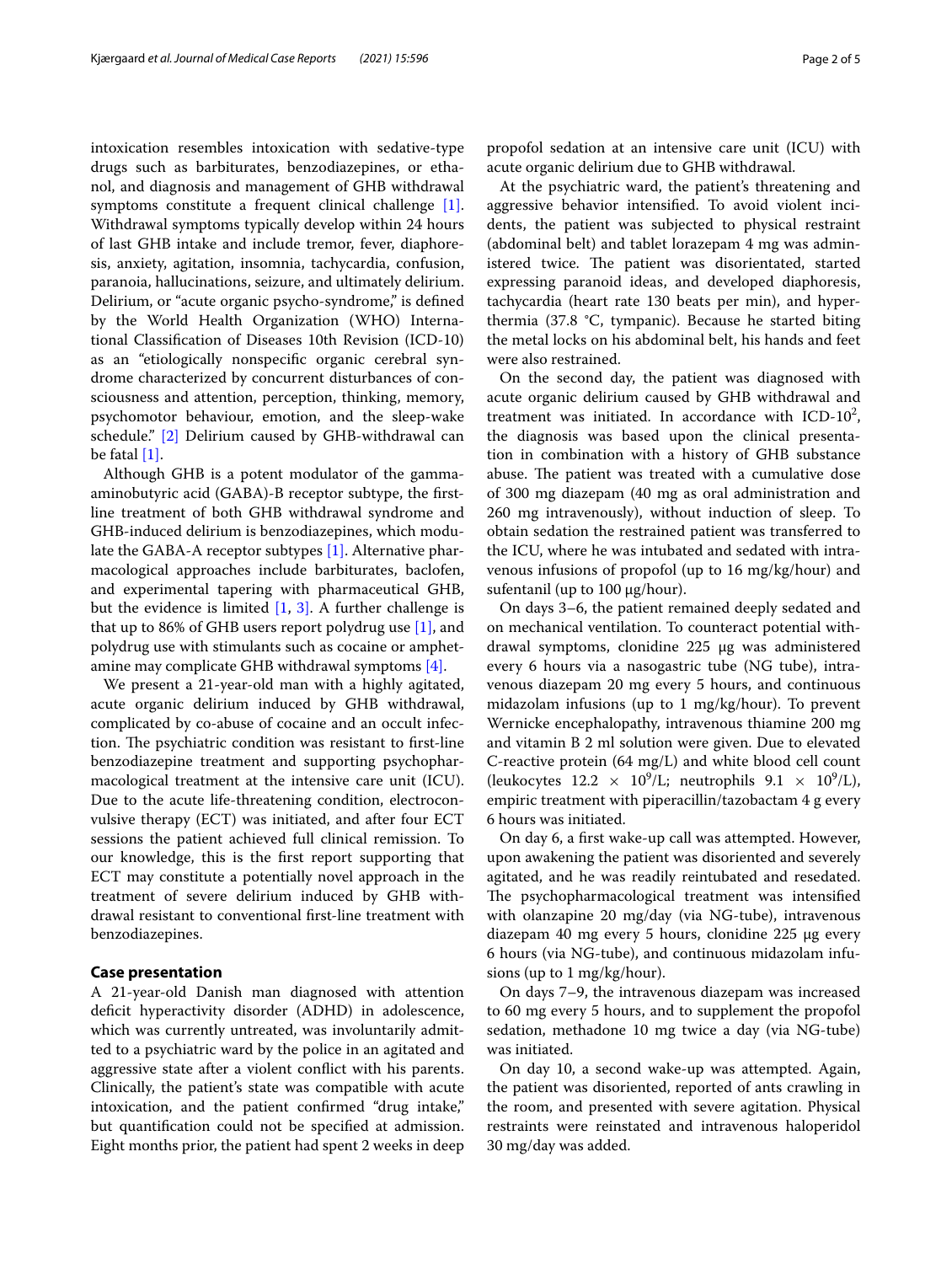On day 11, the psychiatrists decided to initiate bilateral frontotemporal ECT as "en bloc" treatment, that is ECT on three consecutive days. Medication status during the three en bloc ECTs was: olanzapine 20 mg twice a day (BID, via NG-tube), methadone 10 mg BID (via NGtube), intravenous phenobarbital 100 mg every 4 hours, pregabalin 150 mg BID (via NG-tube), haloperidol 5 mg as needed (PRN), up to 50 mg a day, clonidine 225 mg every 6 hours (via NG-tube), and continuous infusions of midazolam (up to 1 mg/kg/hour). Because treatment with high doses of benzodiazepines with long half-lives could compromise seizure induction, the starting ECT dose was set at the maximal energy of 200% (1008 mC) along with intravenous flumazenil 0.4 mg. The ECT series are shown in Fig. [1.](#page-3-0)

On day 12, the frst ECT was administered (ECT #1A). Due to an administrative error, fumazenil was not administered, and restimulation with concurrent fumazenil was performed (ECT #1B). After ECT, the patient remained awake although clinically unchanged.

On day 13, the second ECT was administered (ECT #2). Subsequently, the patient's level of agitation decreased, he briefy responded adequately to verbal communication and sleep improved.

On day 14, the third ECT (ECT #3A) was administered. Due to seizure at threshold level, restimulation after hyperventilation was performed (ECT  $#3B$ ). The patient was less agitated and engaged in brief conversations. Haloperidol was increased to 20 mg every 6 hours. On day 15, 50 mg hydroxyzine once a day (QD) was added.

On day 16, agitation had completely subsided, restraints were removed, and the patient cooperated with the remaining treatment.

On day 17, the fourth ECT was administered (ECT #4). On day 18, the patient displayed no neurological or psychiatric symptoms, all sedatives and psychopharmacological treatment were discontinued, and he was transferred to a general internal medicine ward.

On day 19, the patient was still in complete remission, and he insisted on discharge. Upon discharge the patient confrmed daily use of GHB and cocaine prior to hospitalization, and he provided oral and written consent to report his case in the medical literature. Since this is a case report, ethical approval was waived according to Danish regulations.

## **Discussion and conclusions**

The patient received first-line pharmacological treatment with high doses of benzodiazepines and supporting treatment with combinations of benzodiazepines, propofol, clonidine, olanzapine, methadone, haloperidol, phenobarbital, pregabalin, and hydroxyzine. The patient displayed no clinical improvement until after the second day of ECT, and full clinical recovery was obtained after four sessions of ECT.

The ICD-10 diagnosis of organic delirium caused by GHB withdrawal was based on the previous medical history and the characteristic clinical presentation [\[2\]](#page-4-1). Although the patient's drug intake was not quantifed at admission, the patient further confrmed daily use of GHB and cocaine after the delirious state had resolved. Several factors may have complicated the clinical course. In line with previous reports, the patient's resistance to psychopharmacological treatment may have been aggravated by his concurrent cocaine abuse  $[4]$ . Moreover, infections may lead to and aggravate preexisting delirium, and infections are associated with increased morbidity, length of hospital stay, and mortality [\[5\]](#page-4-4). Finally, repeated withdrawal episodes of alcohol (a GABA-A receptor modulator) and potentially also withdrawal episodes from benzodiazepines are associated with more severe withdrawal symptoms, a phenomenon known as kindling. We speculate that GHB may also induce a similar kindling efect.

In Scandinavia, ECT is considered standard treatment for delirium that is resistant to pharmaceutical treatment  $[6]$ . The mechanism of action of ECT on organic delirium is unknown, but the prominent hypotheses are efects on extended cortical–thalamic–cortical signaling, a potential normalization of a dysfunctional hypothalamic–pituitary–adrenal (HPA) system, or neurotropic impact on structures in the limbic system [\[6\]](#page-4-5). Nevertheless, intense treatment with anticonvulsive drugs, that is benzodiazepines, pregabalin, and thiobarbiturates constitute potential barriers for seizure induction. In the current case, administration of a benzodiazepine with a short half-life (midazolam), pausing infusions in the mornings prior to ECT (at around 5 AM), administration of intravenous fumazenil 0.4 mg, and application of maximal energy (1008 mC) successfully mitigated this challenge.

Concurrent with ECT, the patient was undergoing a broad range of pharmacological treatments, thus we cannot infer that ECT is the cause of the clinical remission. However, the patient's prior extended ICU stay in a similar condition but without ECT, the long duration of the current delirious state, and the striking improvement observed after the second ECT session accompanied by full clinical remission after four ECT sessions, strongly support that ECT may be an effective treatment when severe delirium induced by GHB withdrawal is resistant to conventional frst-line treatment with benzodiazepines. Further, our case demonstrates that clinically efective seizures can be achieved despite concurrent treatment with anticonvulsive drugs. Future studies investigating the potential of ECT against delirium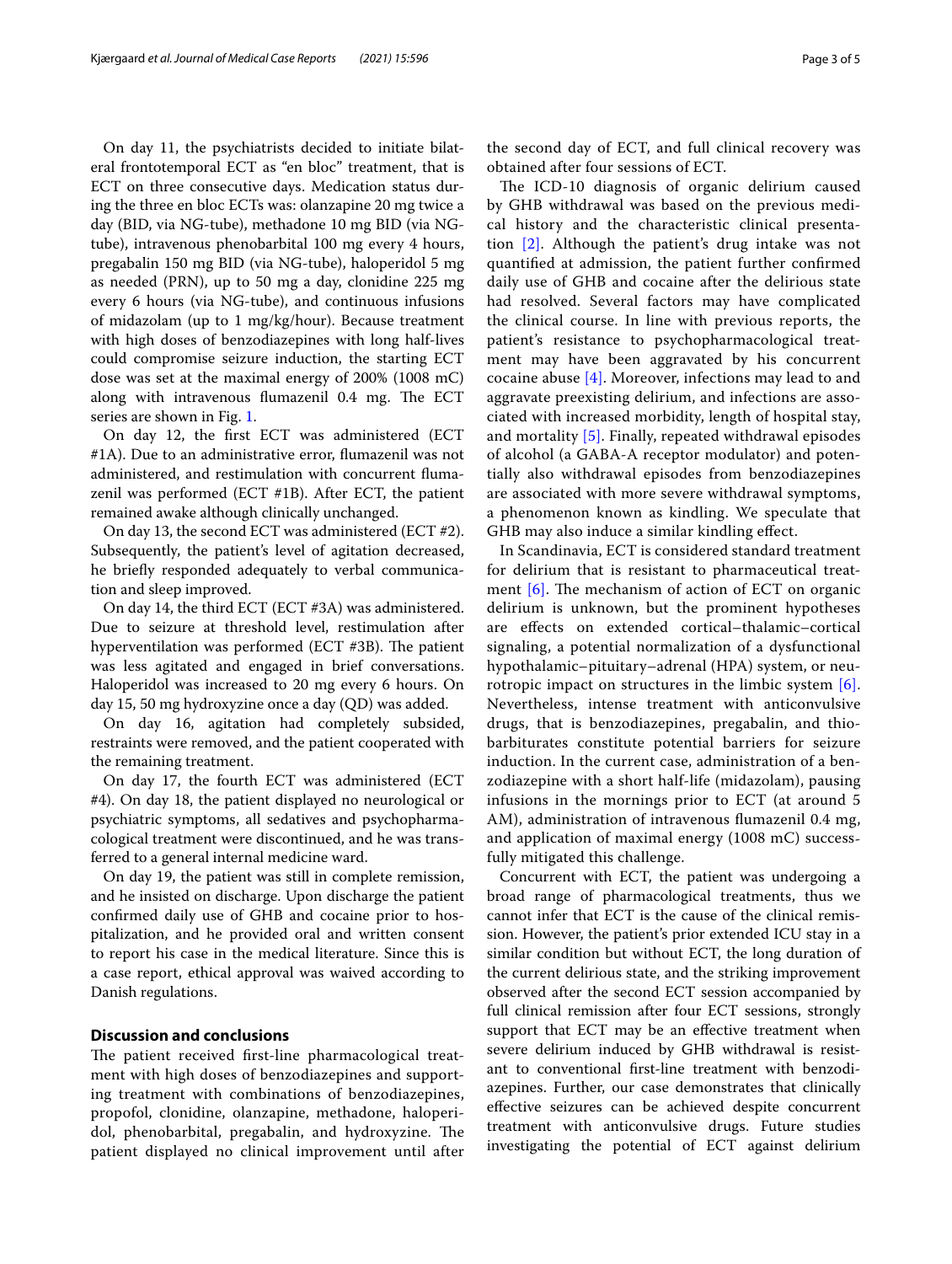<span id="page-3-0"></span>